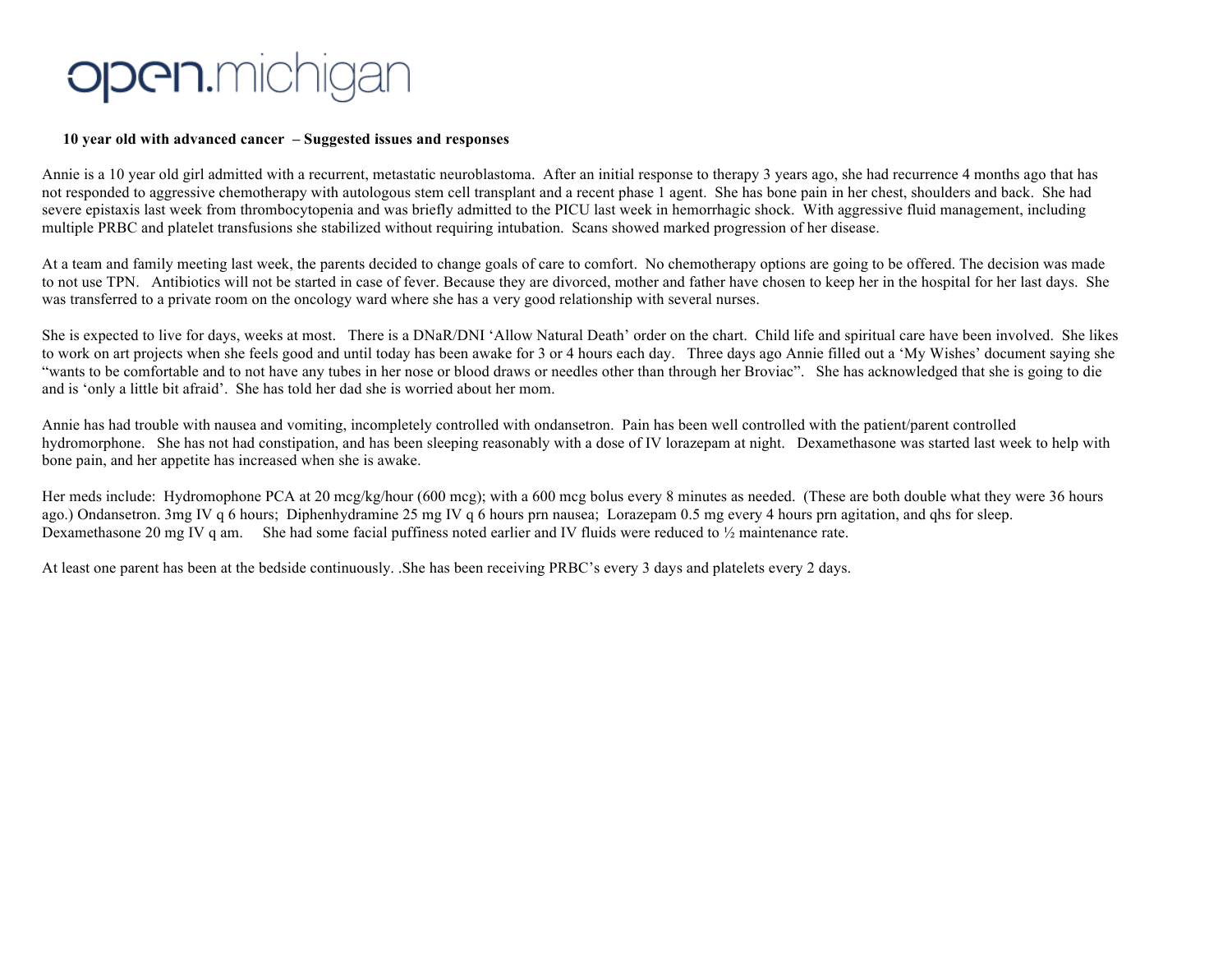|                                                | <b>Patient issues</b>                                                                                                                                                                                                                                                                                                                                                                                                                                                                                                             | <b>Family issues</b>                                                                                                                                                                                                                                                              | <b>MD</b> issues                                                                                                                                                                                                                                                                                                                                                                                                                                 | Nurse/RT/etc. issues                                                                                                                                                                                                                                                                                                                                               |
|------------------------------------------------|-----------------------------------------------------------------------------------------------------------------------------------------------------------------------------------------------------------------------------------------------------------------------------------------------------------------------------------------------------------------------------------------------------------------------------------------------------------------------------------------------------------------------------------|-----------------------------------------------------------------------------------------------------------------------------------------------------------------------------------------------------------------------------------------------------------------------------------|--------------------------------------------------------------------------------------------------------------------------------------------------------------------------------------------------------------------------------------------------------------------------------------------------------------------------------------------------------------------------------------------------------------------------------------------------|--------------------------------------------------------------------------------------------------------------------------------------------------------------------------------------------------------------------------------------------------------------------------------------------------------------------------------------------------------------------|
| 1 Anticipating<br>the end                      | Symptoms, will I hurt?<br>Are my parents going to be<br>ok?<br>Will I be alone?<br>Who will be with me?<br>Will I be awake?<br>What happens when I die?                                                                                                                                                                                                                                                                                                                                                                           | Are parents not on the same page?<br>What if there are disagreements and<br>concerns?<br>Are we doing the right thing? Are<br>there other treatment options?<br>Siblings, extended family.<br>What are the spiritual care needs?<br>Memory making (voice banking,<br>photos, etc) | Anticipatory guidance:<br>What type of death will this be? (resp,<br>dehydration, bleeding)<br>Demedicalizing care.<br>Who are the key people (staff, family)<br>who need to be notified that the end may<br>be near?<br>What is the paperwork I will need to<br>know?<br>What tools/resources are available?<br>(pocket card, EOL order set, Palliative                                                                                         | Are the nurses who know her struggling with<br>the decision?.<br>What are the plans for care as she gets worse?<br>Which staff members should/will want to be<br>here when she dies?\<br>Does the doctor know what to do?<br>Are we going to stop the fluids and the<br>monitors?<br>What is my role in support?<br>Will the palliative care team be here or near? |
| Useful questions and                           |                                                                                                                                                                                                                                                                                                                                                                                                                                                                                                                                   | At some point you (parents) may need to let her know that you are going to be ok.                                                                                                                                                                                                 | Care consultants, Decedent Affairs)                                                                                                                                                                                                                                                                                                                                                                                                              |                                                                                                                                                                                                                                                                                                                                                                    |
| phrases for the family                         | You (Annie) can tell your parents that you are going to be ok.<br>Who in the family has had a different point of view or set of priorities, or is struggling as the situation has changed in the last few days?<br>Has anyone talked to you about what the end could look like?<br>Who else needs to be here? What spiritual or cultural people or practices are important?<br>We are going to turn off the monitors, so that we can focus on her and not on the machine.<br>We want to treat her like a child and not a patient. |                                                                                                                                                                                                                                                                                   |                                                                                                                                                                                                                                                                                                                                                                                                                                                  |                                                                                                                                                                                                                                                                                                                                                                    |
|                                                | <b>Patient issues</b>                                                                                                                                                                                                                                                                                                                                                                                                                                                                                                             | <b>Family issues</b>                                                                                                                                                                                                                                                              | <b>MD</b> issues                                                                                                                                                                                                                                                                                                                                                                                                                                 | <b>Nurse/RT/etc. issues</b>                                                                                                                                                                                                                                                                                                                                        |
| 2. Pain, discomfort,<br>dyspnea                | Will you take care of my<br>pain?<br>I am afraid.                                                                                                                                                                                                                                                                                                                                                                                                                                                                                 | Will the drugs make her stop<br>breathing?<br>How will I know if she is in pain                                                                                                                                                                                                   | Assess pain (visual, verbal, pulse and<br>resp rate; ask parents what they see)<br>Are there other treatable causes of pain or<br>discomfort? (positional, gi obstruction,<br>neuropathic)<br>Drugs:<br>Non-steroidals (ibuprofen, ketorolac)<br>Opioids: increase as indicated by 25 to<br>50% at intervals.(see card for doses)<br>Benzodiazepines (see card)<br>If time: bisphosphonates, radiation for<br>bone pain                          | Non-pharmacologic treatments. Fresh air, fan,<br>aroma therapy, massage, distraction, gentle<br>suctioning, music.<br>Re-assurance that opioids at the doses we use<br>will not cause death.<br>Principle of 'double effect'                                                                                                                                       |
| Useful questions and<br>phrases for the family | Dosing details, double effect.                                                                                                                                                                                                                                                                                                                                                                                                                                                                                                    |                                                                                                                                                                                                                                                                                   | To Annie (or to parents): We are going to be here. You look like you might be worried or scared. What are you afraid of / worried about?<br>Tell me where it hurts. How bad is the pain? Have you used the 1 to 10 way of telling us where 10 is the worst. (or finger distance scale).<br>anticipate using high doses, but if we do our intention is to use just enough to relieve discomfort Remember our goal now is to keep her comfortable. | We will use medicine in doses that will lessen that feeling that it is hard to breathe. At large doses, these medicines can slow down someone's breathing. We do not                                                                                                                                                                                               |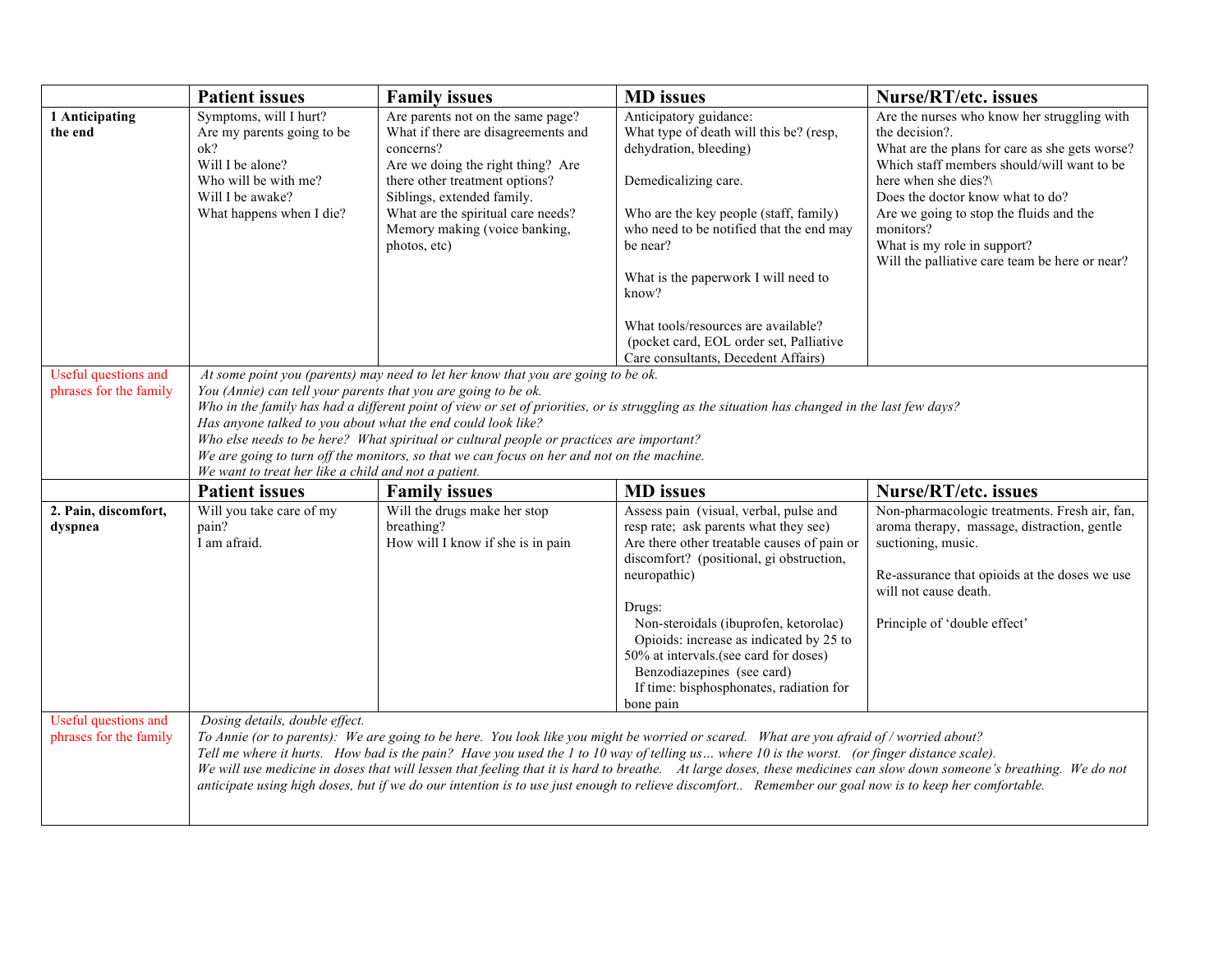|                        | <b>Patient issues</b>                                                                                                           | <b>Family issues</b>                                      | <b>MD</b> issues                                                                        | <b>Nurse/RT/etc. issues</b>                                            |
|------------------------|---------------------------------------------------------------------------------------------------------------------------------|-----------------------------------------------------------|-----------------------------------------------------------------------------------------|------------------------------------------------------------------------|
| 3. I's & O's of dying  | Vomiting stinks! I hate to<br>throw up!                                                                                         | Nose bleeds are scary.<br>Is she going to bleed to death? | When do we transfuse? What else helps?<br>FFP? Platelets?<br>bleeding is unlikely to be | Dark sheets can help.<br>Is it ethical to use blood products at end of |
| <b>May include:</b>    |                                                                                                                                 |                                                           | painful.                                                                                | life?                                                                  |
|                        | Bleeding is scary!                                                                                                              | Vomiting looks so uncomfortable                           |                                                                                         |                                                                        |
| Bleeding               |                                                                                                                                 | and distressing.                                          | What may be causing the vomiting:                                                       | Fan, change temperature, cold cloth on                                 |
|                        | Can she be thirsty?                                                                                                             |                                                           | Tumor, obstruction, opiate side effect, GI<br>bleeding?                                 | forehead; odor management.                                             |
| Nausea, vomiting       |                                                                                                                                 |                                                           | Evaluate for possible obstruction.                                                      |                                                                        |
| Secretions, noisy      |                                                                                                                                 |                                                           | Consider changing opiate.                                                               |                                                                        |
| breathing              |                                                                                                                                 |                                                           | Diphenydramine 1-1.25 mg/kg IV/po q 6 hrs                                               |                                                                        |
|                        |                                                                                                                                 |                                                           | Lorazepam 0.05 mg/kg IV/po q $1 - 4$ hrs                                                |                                                                        |
|                        |                                                                                                                                 |                                                           | Ondansetron $0.1 - 0.15$ mg/kg IV q 6 hrs                                               |                                                                        |
|                        |                                                                                                                                 |                                                           | Granisetron 0.01 mg/kg IV q 8 hrs.                                                      |                                                                        |
|                        |                                                                                                                                 |                                                           | Metaclopramide 0.01 - 0.02 mg/kg IV q 4                                                 |                                                                        |
|                        |                                                                                                                                 |                                                           | Haloperidol lactate 0.05 mg /kg q 4 to 8 hours                                          |                                                                        |
|                        |                                                                                                                                 |                                                           | (off label for IV, may alter cardiac                                                    |                                                                        |
|                        |                                                                                                                                 |                                                           | conduction)<br>When drugs effective, schedule them not prn                              |                                                                        |
| Useful questions and   | Internal bleeding is unlikely to be painful.                                                                                    |                                                           |                                                                                         |                                                                        |
| phrases for the family | It is possible that she will have bleeding. If she has a frightening or severe nosebleed, we can give her platelets.            |                                                           |                                                                                         |                                                                        |
|                        |                                                                                                                                 |                                                           |                                                                                         |                                                                        |
|                        | We want control her nausea and vomiting. There are other medicines that we can use. An effective drug may make her more sleepy. |                                                           |                                                                                         |                                                                        |
|                        |                                                                                                                                 |                                                           |                                                                                         |                                                                        |
|                        |                                                                                                                                 |                                                           |                                                                                         |                                                                        |
|                        |                                                                                                                                 |                                                           |                                                                                         |                                                                        |

|                                                | <b>Patient issues</b>                                                                                                                                                                                                                                                                                                                                                                                                                                                                                                          | <b>Family issues</b>                                                                            | <b>MD</b> issues                                                                                                     | Nurse/RT/etc. issues                                                                                                                                |
|------------------------------------------------|--------------------------------------------------------------------------------------------------------------------------------------------------------------------------------------------------------------------------------------------------------------------------------------------------------------------------------------------------------------------------------------------------------------------------------------------------------------------------------------------------------------------------------|-------------------------------------------------------------------------------------------------|----------------------------------------------------------------------------------------------------------------------|-----------------------------------------------------------------------------------------------------------------------------------------------------|
| 4. Seizures, agitation,<br>myoclonus           | (unlikely in this case)                                                                                                                                                                                                                                                                                                                                                                                                                                                                                                        |                                                                                                 |                                                                                                                      |                                                                                                                                                     |
| Useful questions and<br>phrases for the family |                                                                                                                                                                                                                                                                                                                                                                                                                                                                                                                                |                                                                                                 |                                                                                                                      |                                                                                                                                                     |
|                                                | <b>Patient issues</b>                                                                                                                                                                                                                                                                                                                                                                                                                                                                                                          | <b>Family issues</b>                                                                            | <b>MD</b> issues                                                                                                     | Nurse/RT/etc. issues                                                                                                                                |
| 5. Last breaths                                | How is my family going to do<br>after I'm gone?                                                                                                                                                                                                                                                                                                                                                                                                                                                                                | Am I going to be able to hold it<br>together?<br>What will it look like?<br>Will she be scared? | Time to death is unpredictable.<br>Breathing will become irregular. The<br>'last gasp' is often not the last breath. | Will I be able to control my emotions?<br>What should I say?<br>Am I going to give her that last dose of<br>morphine that 'tips her over the edge'? |
|                                                |                                                                                                                                                                                                                                                                                                                                                                                                                                                                                                                                |                                                                                                 | What should I be ready for?                                                                                          |                                                                                                                                                     |
| Useful questions and                           | Don't be afraid to tell her that you are going to miss her, that you are going to be OK, and that it is OK for her to let go.                                                                                                                                                                                                                                                                                                                                                                                                  |                                                                                                 |                                                                                                                      |                                                                                                                                                     |
| phrases for the family                         |                                                                                                                                                                                                                                                                                                                                                                                                                                                                                                                                |                                                                                                 | One thing that you can let her know: You promise that someone will be with her, that you won't leave her alone.      |                                                                                                                                                     |
|                                                | Let us know how much or how little you would like me to be present in the room with you. Different families have different needs and I would like to meet your<br>expectations to the best of my ability.<br>We may know the end is near when her breathing becomes irregular and has pauses and some gasps followed by pauses. It won't surprise us if you hear a large<br>breath or gasp followed by a pause that you think is her final breathand then she takes another. Let us know if she looks uncomfortable or scared. |                                                                                                 |                                                                                                                      |                                                                                                                                                     |
|                                                | <b>Patient issues</b>                                                                                                                                                                                                                                                                                                                                                                                                                                                                                                          | <b>Family issues</b>                                                                            | <b>MD</b> issues                                                                                                     | Nurse/RT/etc. issues                                                                                                                                |
| 6. After the death                             |                                                                                                                                                                                                                                                                                                                                                                                                                                                                                                                                | What do we do now?                                                                              | Prounouncing death:                                                                                                  | Time for family to be with the body.                                                                                                                |